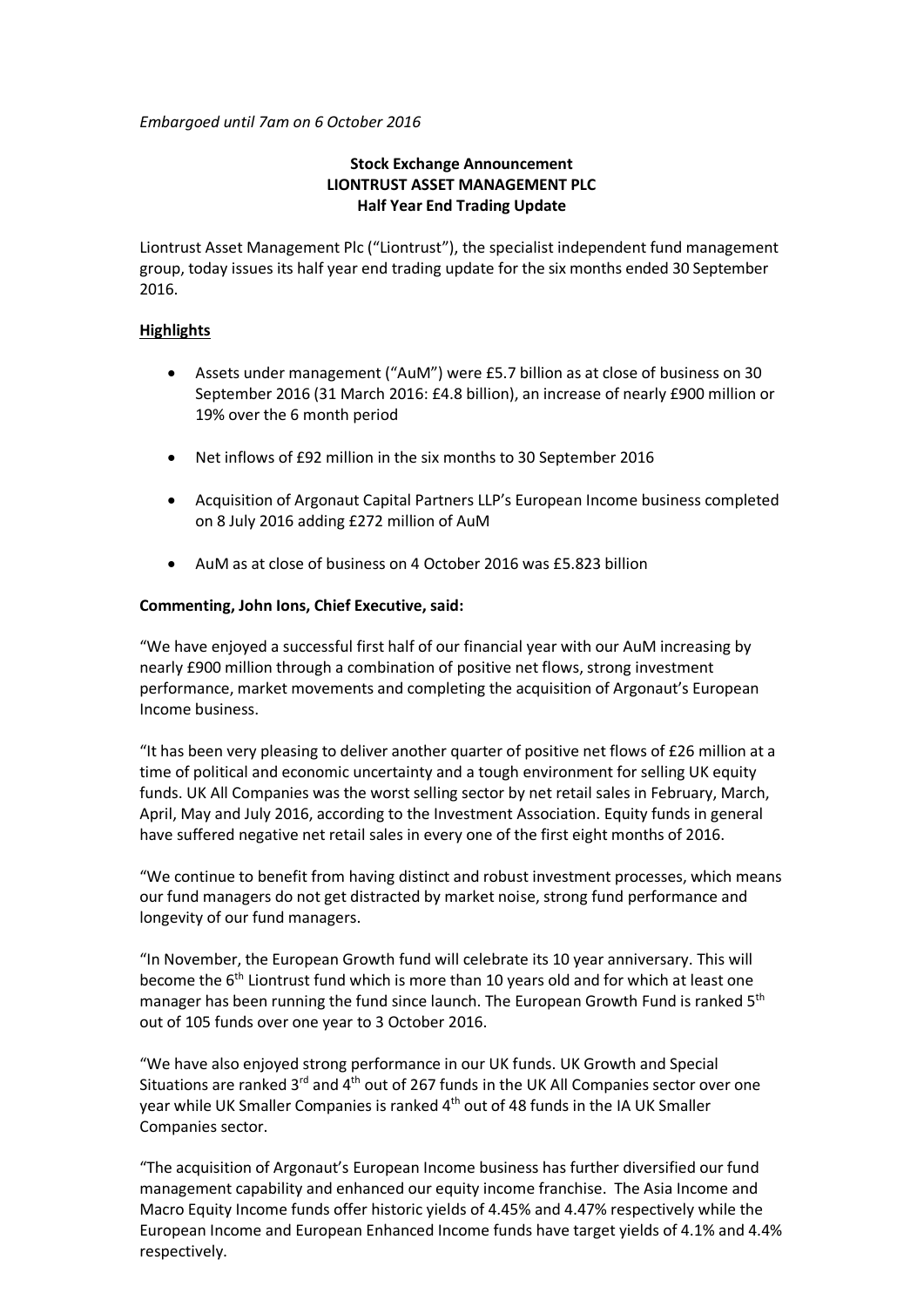"This broader range of fund management capability and strong fund performance gives me confidence that we will continue to grow the business over the rest of the financial year."

### **Funds under Management**

On 30 September 2016, our AuM stood at £5,685 million and were broken down by type and process as follows:-

| <b>Process</b>                  | Total       | <b>Institutional</b> | <b>UK Retail</b> | MPS*          | <b>Offshore Funds</b>    |
|---------------------------------|-------------|----------------------|------------------|---------------|--------------------------|
|                                 | <u>(£m)</u> | $(\text{fm})$        | <u>(£m)</u>      | $(\text{fm})$ | $(\text{fm})$            |
| Cashflow Solution               | 747         | 491                  | 227              | ٠             | 29                       |
| Economic Advantage              | 3,192       | 215                  | 2,930            | -             | 47                       |
| Macro-Thematic                  | 768         | 325                  | 416              | ٠             | 27                       |
| European Income                 | 271         |                      | 271              | ٠             | ٠                        |
| Asia Income                     | 81          |                      | 80               | ٠             | 1                        |
| <b>Structural Opportunities</b> | 24          | -                    | ٠                | ٠             | 24                       |
| Multi-Asset                     | 553         | 324                  | ٠                | 229           | $\overline{\phantom{a}}$ |
| Indexed                         | 49          |                      | 49               | ٠             | ۰                        |
| <b>Total</b>                    | 5,685       | 1,355                | 3,973            | 229           | 128                      |

\* Managed Portfolio Services are where we act as discretionary fund manager to a range of model portfolios which are marketed to advisory intermediates in the UK.

On 4 October 2016, our AuM was £5.823 billion.

### **Funds Flows**

Liontrust has recorded net inflows for the half year are £92 million (2015: £110 million). A reconciliation of fund flows and AuM over the half year is as follows:-

|                                                   | Total<br><u>£m</u> | <b>Institutional</b><br>$\mathbf{f}$ m | <b>UK Retail</b><br><u>£m</u> | MPS*<br><u>£m</u> | <b>Offshore Funds</b><br><u>£m</u> |
|---------------------------------------------------|--------------------|----------------------------------------|-------------------------------|-------------------|------------------------------------|
| Opening AuM - 1 April 2016                        | 4,791              | 1,138                                  | 3,330                         | 204               | 119                                |
| Net flows                                         | 92                 | 77                                     | 4                             | 10                | 1                                  |
| Acquisitions<br>Market and Investment performance | 272<br>530         | ٠<br>140                               | 272<br>367                    | ٠<br>15           | 8                                  |
| Closing AuM - 30 September 2016                   | 5,685              | 1,355                                  | 3,973                         | 229               | 128                                |

The net inflows over the three months to 30 September 2016 are £26 million (2015: £117 million). A reconciliation of fund flows and AuM over the three months to 30 September 2016 is as follows:-

|                           | Total     | <b>Institutional</b> | <b>UK Retail</b> | MPS*      | <b>Offshore Funds</b> |
|---------------------------|-----------|----------------------|------------------|-----------|-----------------------|
|                           | <u>£m</u> | £m                   | $\mathbf{f}$ m   | <u>£m</u> | $\mathbf{f}$ m        |
| Opening AuM - 1 July 2016 | 4,847     | 1,168                | 3,344            | 213       | 122                   |
| Net flows                 | 26        | 60                   | (33)             | 2         | (3)                   |
| Acquisitions              | 272       | ۰                    | 272              | -         | ٠                     |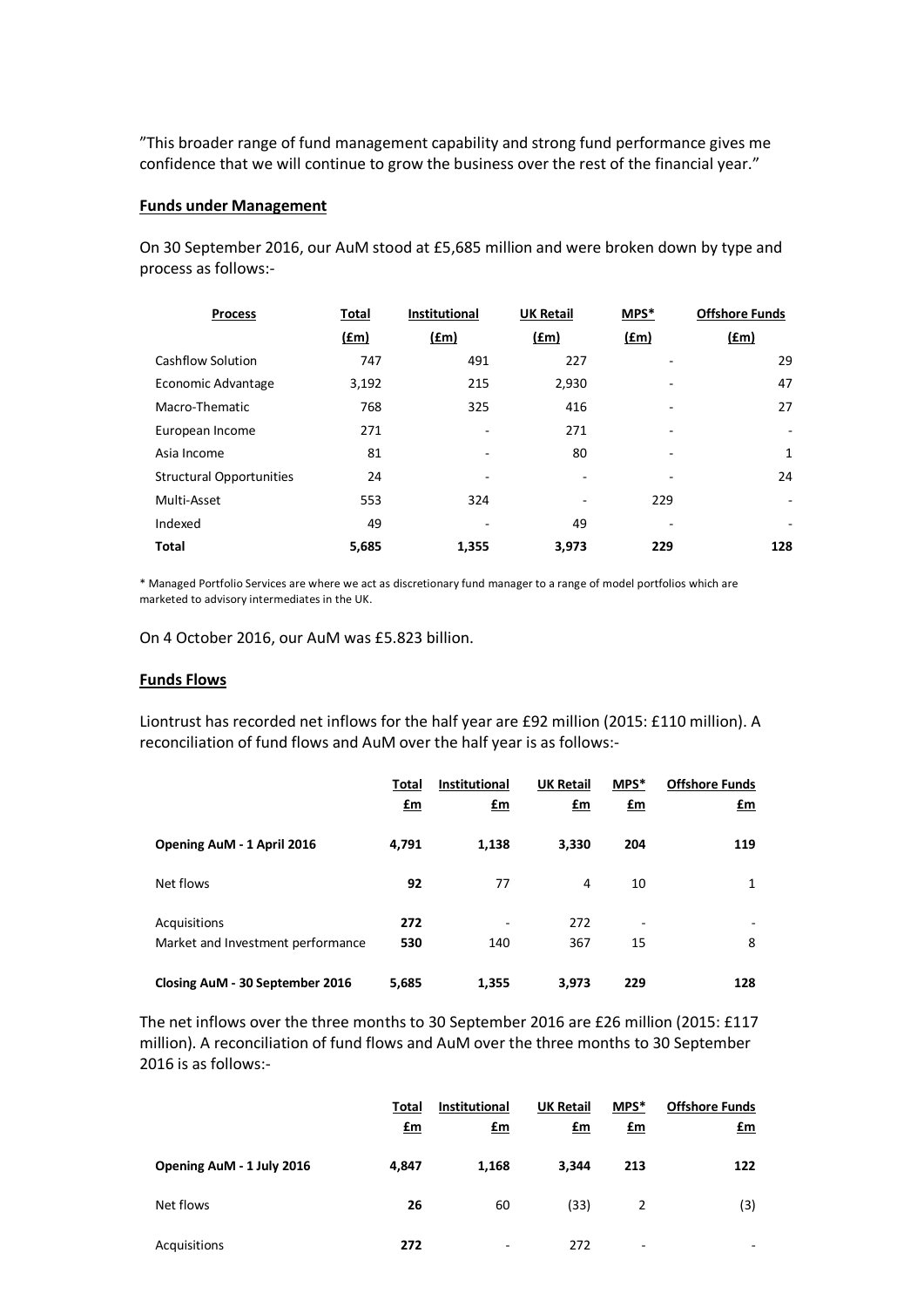| Market and Investment performance | 540   | 127   | 390   | 14  |     |
|-----------------------------------|-------|-------|-------|-----|-----|
| Closing AuM - 30 September 2016   | 5.685 | 1.355 | 3.973 | 229 | 128 |

\* Managed Portfolio Services are where we act as discretionary fund manager to a range of model portfolios which are marketed to advisory intermediates in the UK.

# **Fund Performance (Quartile ranking)**

|                                         | <b>Quartile ranking</b><br>$-$ Since<br>Launch/Manager<br><b>Appointed</b> | <b>Quartile</b><br>ranking -<br>5 year | <b>Quartile</b><br>ranking -<br>3 year | <b>Quartile</b><br>ranking -<br>1 year | Launch<br>Date/Manager<br><b>Appointed</b> |
|-----------------------------------------|----------------------------------------------------------------------------|----------------------------------------|----------------------------------------|----------------------------------------|--------------------------------------------|
| Liontrust UK Growth Fund                | 1                                                                          | $\overline{2}$                         | 1                                      | 1                                      | 25/03/2009                                 |
| Liontrust Special Situations Fund       | 1                                                                          | $\mathbf{1}$                           | 1                                      | $\mathbf{1}$                           | 10/11/2005                                 |
| Liontrust UK Smaller Companies Fund     | 1                                                                          | 1                                      | 1                                      | $\mathbf{1}$                           | 08/01/1998                                 |
| Liontrust UK Micro Cap Fund             | 4                                                                          |                                        |                                        | $\overline{\phantom{a}}$               | 09/03/2016                                 |
| Liontrust Macro Equity Income Fund      | 1                                                                          | 4                                      | 3                                      | 4                                      | 31/10/2003                                 |
| Liontrust Macro UK Growth Fund          | 1                                                                          | 4                                      | 3                                      | 4                                      | 01/08/2002                                 |
| Liontrust European Income Fund          | 3                                                                          | 3                                      | 3                                      | 4                                      | 15/12/2005                                 |
| Liontrust European Enhanced Income Fund | 3                                                                          | 4                                      | 3                                      | 4                                      | 30/04/2010                                 |
| Liontrust European Growth Fund          | $\mathbf{1}$                                                               | $\overline{2}$                         | $\mathbf{1}$                           | $\mathbf{1}$                           | 15/11/2006                                 |
| Liontrust Asia Income Fund              | 1                                                                          |                                        | 2                                      | 1                                      | 05/03/2012                                 |
| Liontrust Global Income Fund            | 3                                                                          |                                        | 4                                      | 3                                      | 03/07/2013                                 |

Source: Financial Express, total return, bid to bid, net, to 30 September 2016 unless otherwise stated, data is accurate as at 1 July 2016. The above funds are all UK authorised unit trusts (primary share class). Liontrust FTSE 100 Tracker Fund (index fund) not included. The value of investments and the income from them can fall as well as rise. Investors may not get back the amount originally subscribed.

### **Notice of Half Year Results Announcement**

Liontrust confirms that it will be announcing its half year results for the six months ended 30 September 2016 on Tuesday, 15 November 2016.

#### **For further information please contact:**

**Liontrust Asset Management Plc 020 7412 1700**  John Ions www.liontrust.co.uk Vinay Abrol

Simon Hildrey – Head of Marketing & Distribution Strategy

**Numis Securities Limited 020 7260 1000** Corporate Broking & Advisory - Charles Farquhar, Andrew Holloway

### **Macquarie Capital (Europe) Limited 020 3037 2000**

Advisory – Jonny Allison, Kavita Choitram Corporate Broking – Alex Reynolds, Nicholas Harland

#### **Forward Looking Statements**

This announcement contains certain forward-looking statements with respect to the financial condition, results of operations and businesses and plans of Liontrust. These statements and forecasts